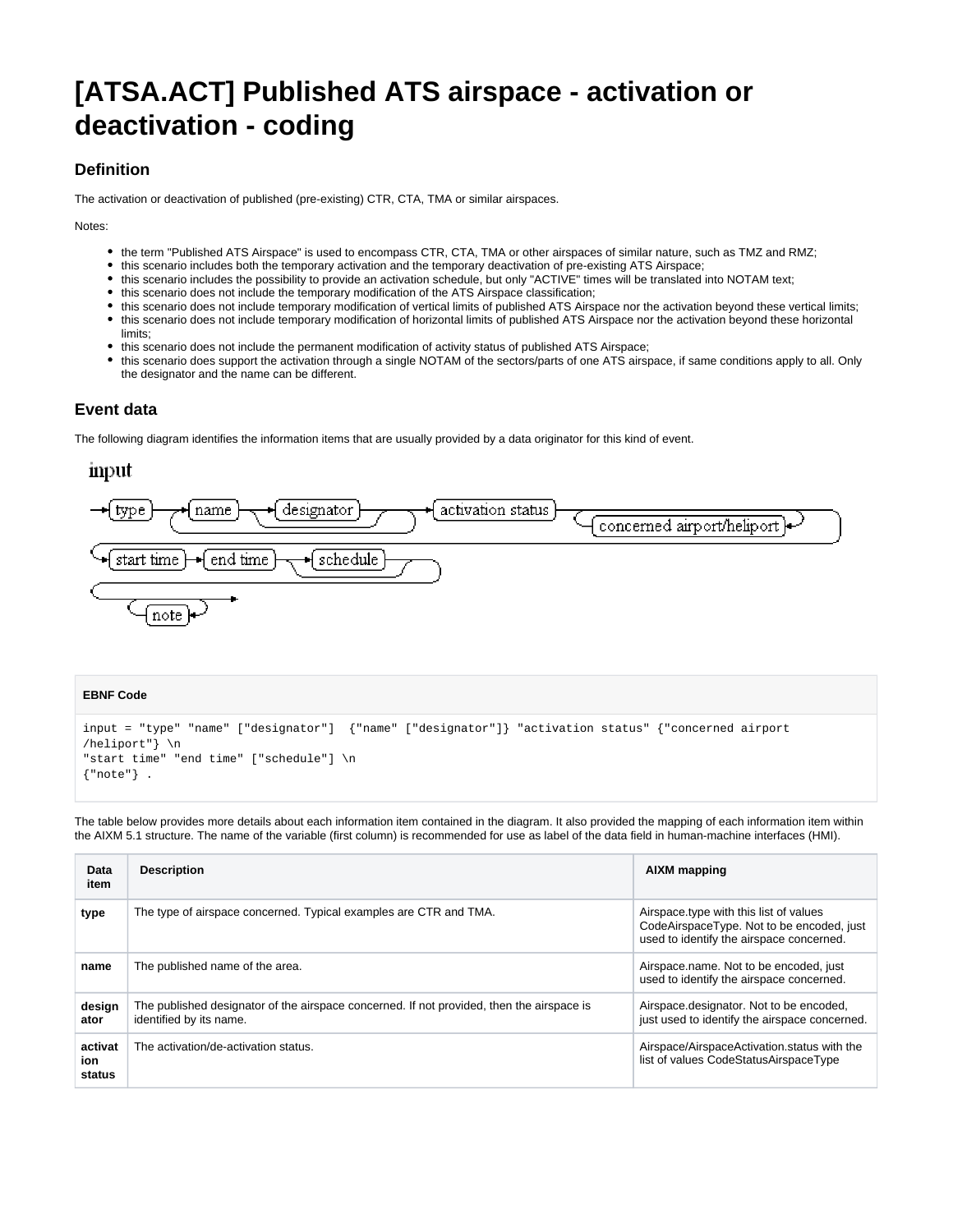| concer<br>ned<br>airport<br>/helipo<br>rt | The indication of AirportHeliport feature(s) impacted by the airspace activation.<br>Note: It may be the case that the FIR(s) and eventually the airport(s) for which a NOTAM is<br>required to be issued have already been predefined in the application. Therefore the Digital<br>NOTAM data provider interface might offer suggestions with respect to the list of airports for<br>which a NOTAM is required, but the operator is responsible to take a final decision. | Event.concernedAirportHeliport href                                                                                                                                                    |
|-------------------------------------------|----------------------------------------------------------------------------------------------------------------------------------------------------------------------------------------------------------------------------------------------------------------------------------------------------------------------------------------------------------------------------------------------------------------------------------------------------------------------------|----------------------------------------------------------------------------------------------------------------------------------------------------------------------------------------|
| start<br>time                             | The effective date & time when the activation/de-activation starts. This might be further<br>detailed in a "schedule".                                                                                                                                                                                                                                                                                                                                                     | Airspace/AirspaceTimeSlice/TimePeriod.<br>beginPosition, Event/EventTimeSlice.<br>validTime/timePosition and Event<br>/EventTimeSlice.featureLifetime<br>/beginPosition                |
| end<br>time                               | The end date & time when the activation/de-activation ends. It might be an estimated value, if<br>the exact end of activation is unknown.                                                                                                                                                                                                                                                                                                                                  | Airspace/AirspaceTimeSlice/TimePeriod.<br>endPosition and Event/EventTimeSlice.<br>featureLifetime/endPosition also applying<br>the rules for {{Events with estimated<br>termination}} |
| sched<br>ule                              | A schedule might be provided, in case the area is only active according to a regular timetable,<br>within the period between the start time and the end time.                                                                                                                                                                                                                                                                                                              | Airspace/AirspaceActivation/Timesheet/<br>according to the rules for {{Schedules}}                                                                                                     |
| note                                      | A free text note that provides further instructions concerning the area activation, such as the<br>authority to be contacted for further information, the possibility of crossing at ATC discretion,<br>etc.                                                                                                                                                                                                                                                               | Airspace/AirspaceActivation.annotation with<br>purpose="REMARK"                                                                                                                        |

Notes:

It is recommended that data input applications allow the operator to visualise graphically the horizontal shape and the vertical extent of the ATS airspace activation, in the context of the overall airspace structure of the region. If a schedule is used, the graphical interface should also have a "time slider" that allows the operator to see when the airspace is actually active.

# **Assumptions for baseline data**

- It is assumed that information about the area already exists in the form of Airspace BASELINE TimeSlice(s) covering the complete period of validity of the event, coded as specified in the Coding Guidelines for the (ICAO) AIP Data Set.
- If an area has sectors, it is assumed that each sector was encoded separately, as an airspace with its own designator, so that it can be activated individually. The collapsed area should not exist as a Baseline airspace, just the sectors. If the area becomes active, the digital data encoding should activate the individual sectors as part of one event;
- It is assumed that Transponder Mandatory Zone(TMZ) and Radio Mandatory Zone (RMZ) have been encoded as Airspace features with:
	- type=RAS
	- localType=TMZ, respectively RMZ.

## **Data encoding rules**

The data encoding rules provided in this section shall be followed in order to ensure the harmonisation of the digital encodings provided by different sources. The compliance with some of these encoding rules can be checked with automatic data validation rules.

| <b>Identifier</b> | Data encoding rule                                                                                                                                                                                                                                                                                                                                                                                                                                                                                                                           |  |
|-------------------|----------------------------------------------------------------------------------------------------------------------------------------------------------------------------------------------------------------------------------------------------------------------------------------------------------------------------------------------------------------------------------------------------------------------------------------------------------------------------------------------------------------------------------------------|--|
| ER-01             | The activation of an airspace shall be encoded as:                                                                                                                                                                                                                                                                                                                                                                                                                                                                                           |  |
|                   | a new Event with a BASELINE TimeSlice (encoding="DIGITAL", scenario="ATSA.ACT", version="2.0"), for which a PERMDELTA<br>TimeSlice may also be provided; and                                                                                                                                                                                                                                                                                                                                                                                 |  |
|                   | • a TimeSlice of type TEMPDELTA for the corresponding Airspace feature(s), for which the "event:theEvent" property points to the<br>Event instance created above:                                                                                                                                                                                                                                                                                                                                                                            |  |
| ER-02             | The Airspace TEMPDELTA should use the values "FLOOR, uom=OTHER" for lowerLimit and "CEILING, uom=OTHER" for the upperLimit<br>of the AirspaceLayer property associated with the AirspaceActivation.                                                                                                                                                                                                                                                                                                                                          |  |
| ER-03             | If the area activation/de-activation is limited to a discrete schedule within the overall time period between the "start time" and the "end"<br>time", then this shall be encoded using as many as necessary time Interval/Timesheet properties for the AirspaceActivation of the Airspace<br>TEMPDELTA Timeslice. See the rules for {{Schedules}}. It is recommended that the HMI of a data provider application allows to provide a<br>schedule only in relation with active times, because only these will be translated into NOTAM text. |  |